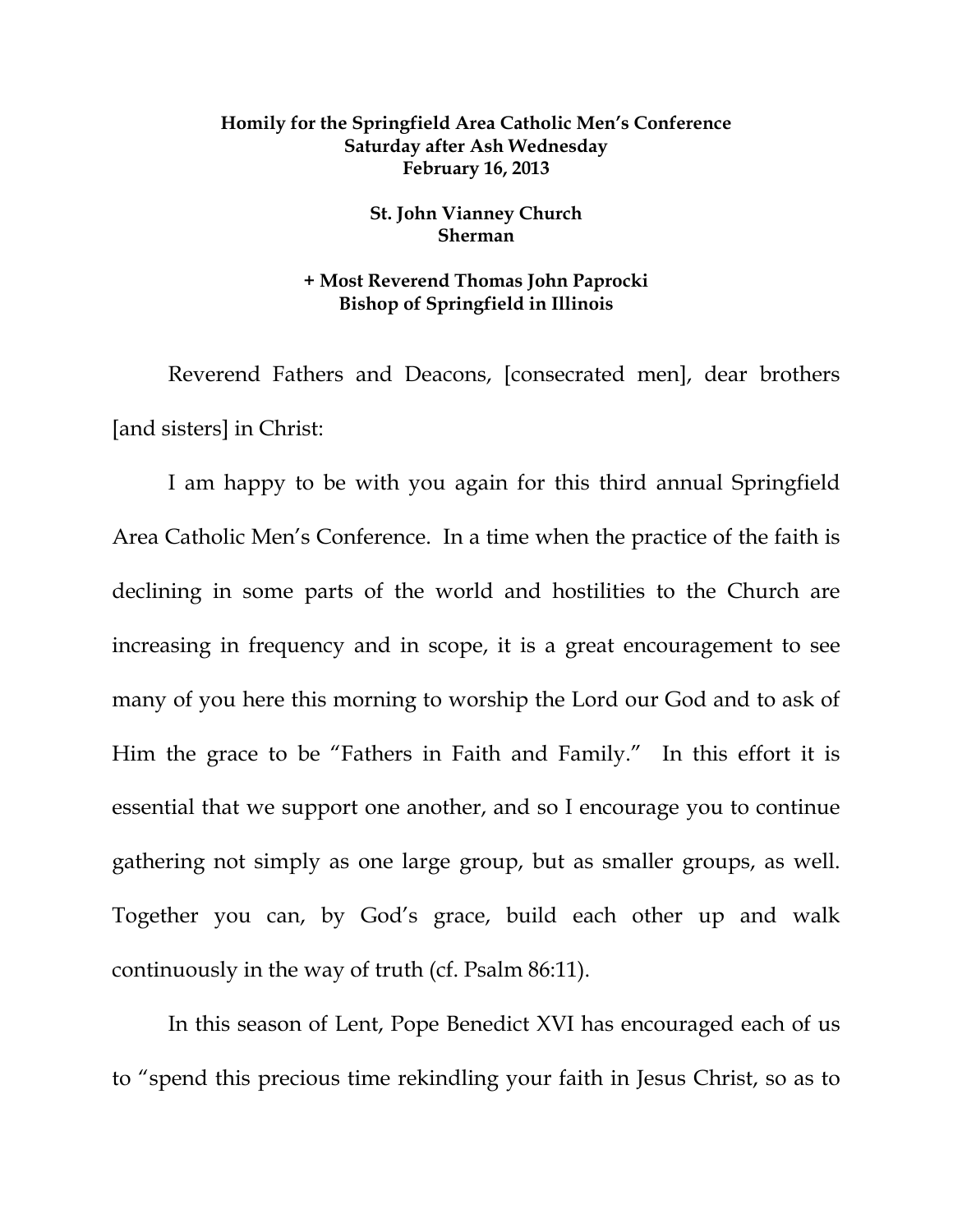enter with him into the dynamic of love for the Father and for every brother and sister that we encounter in our lives."1 If you seek to rekindle your faith, to "stir [it] into flame," you must seek always to remain in the presence of the Lord who is always present to you (cf. II Timothy 1:6). The Lord, who is the Light of the World, is foretold by the prophet Isaiah when he proclaims, "Then light shall rise for you in the darkness, and the gloom shall become for you like midday; then the LORD will guide you always and give you plenty even on the parched land" (cf. John 8:12; Isaiah 58:10- 11).

 This light, Christ himself, was entrusted to each of us at the moment of our baptism when the baptismal candle, which was lit from the Paschal Candle, was given to our parents and godparents. "This light is entrusted to you," they were told, "to be kept burning brightly. This child of yours has been enlightened by Christ. He (she) is to walk always as a child of the light. May he (she) keep the flame of faith alive in his (her) heart. When the Lord comes, may he (she) go out to meet Him with all the saints in the heavenly kingdom."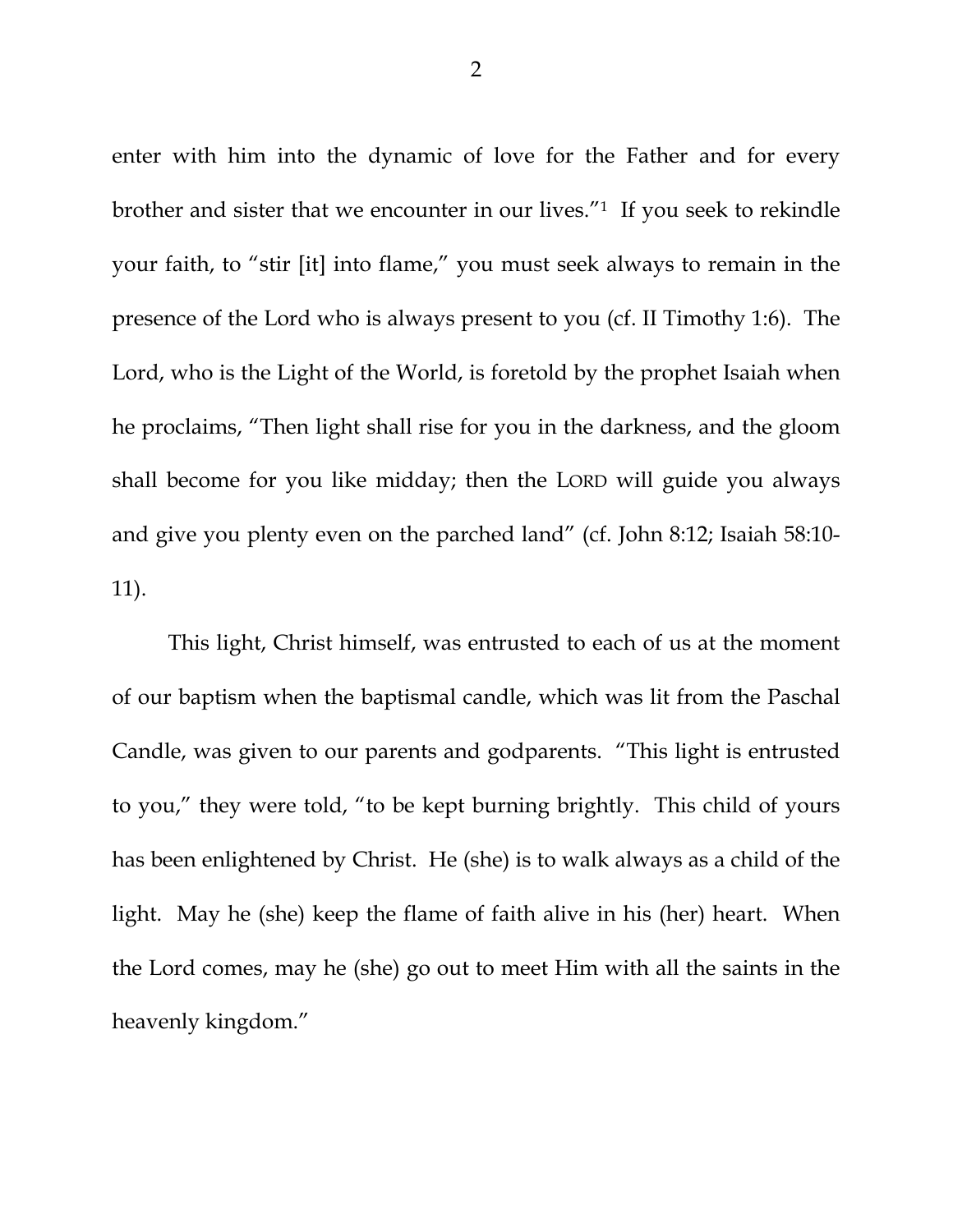If you stay close to Jesus Christ and learn from Him His way of love and truth, then He will indeed "renew your strength and you shall be like a watered garden, like a spring whose water never fails" (Isaiah 58:11). The world today is in great need of such oases, such places of life and growth that offer both beauty and sustenance in a desert that seems to be ever expanding with increasing assaults on life, marriage, and religious liberty!

 Just as the Lord called Matthew out of his daily duties to follow Him, to learn from Him, and to serve Him, so the Lord calls each of us in and through our daily duties to follow Him, to learn from Him, and to serve Him. The Master continually "calls those who, being conscious of their weakness, are not ashamed to confess that we have all offended in many things."2 I urge you, then, especially in these days of penance, to seek the Lord's abiding mercy in the Sacrament of Penance; confess your sins, receive absolution, accept your penance and be reconciled to God.

 This call of the Lord was trumpeted on Ash Wednesday through the words of the prophet Joel, who heard the Lord say, "return to me with your whole heart, with fasting, weeping, and mourning" Joel 2:12). If we are to return to the Lord, we must return to Him "from the center of our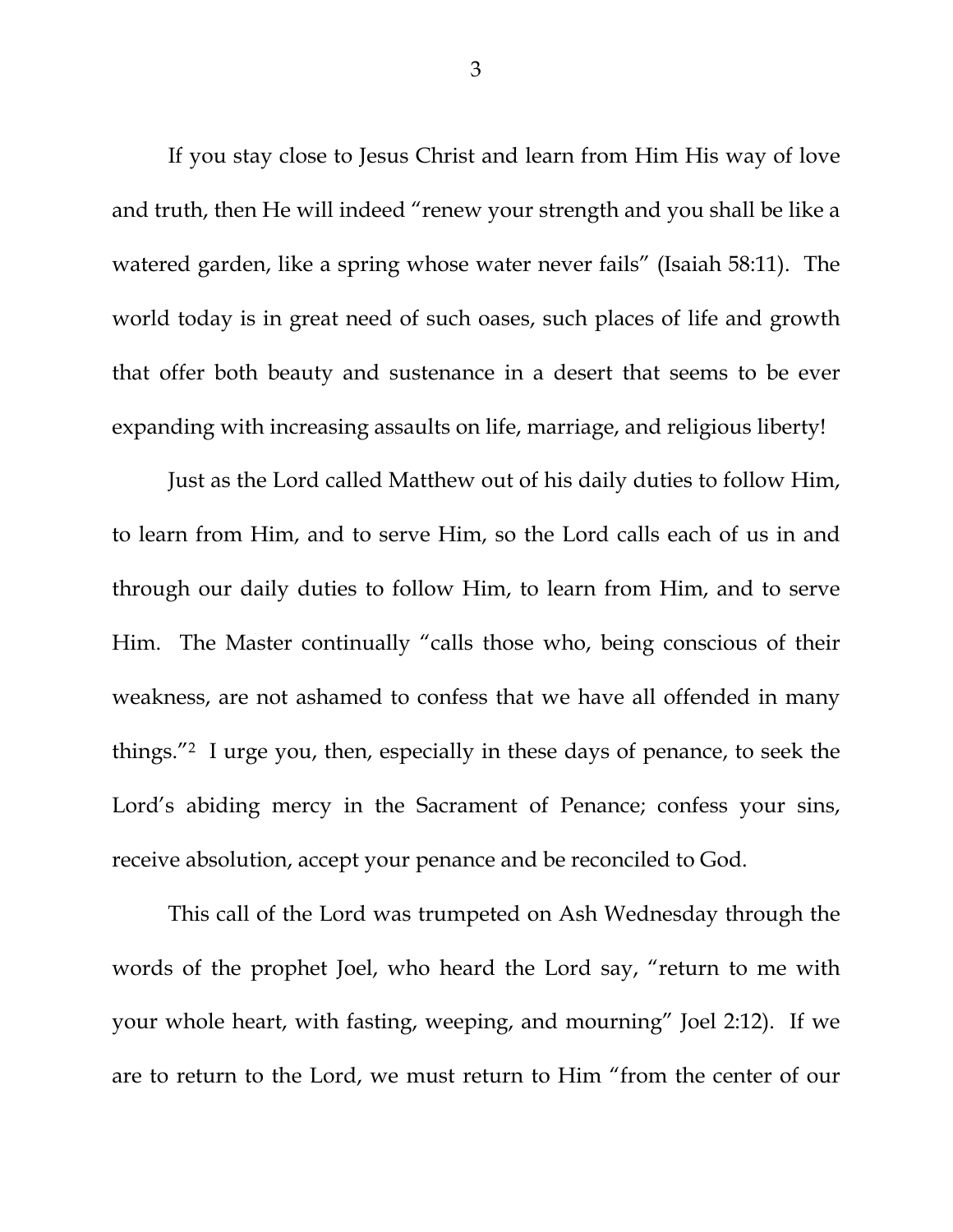thoughts and feelings, from the roots of our decisions, choices and actions, with a gesture of total and radical freedom.

But is this return to God possible? Yes, because there is a force that does not reside in our hearts, but that emanates from the heart of God. It is the power of his mercy."3 It is the power of his mercy that calls out to each one of us, "Follow me," because "I have not come to call the righteous to repentance but sinners" (Luke 5:27, 32). Though Matthew was not looking for the Lord, the Lord was looking for Matthew. In the same way, if we are not looking for the Lord, we can be certain that He is looking for us. At the same time, if we are looking for the Lord, it is only because He has sought us and we can be certain that He will show himself to us.

 By his cooperation with the Lord's grace, Saint Matthew went from taking people's earthly treasures to bestowing upon them the greatest of spiritual treasures. In his encounter with Jesus Christ, Saint Matthew looked upon Him who is "good and forgiving [and] abounding in kindness" and because of this encounter he would never be the same again (Psalm 86:5). If we, too, encounter the Lord when He calls and allow His mercy to touch our hearts and gladden our souls, then we, too, will be